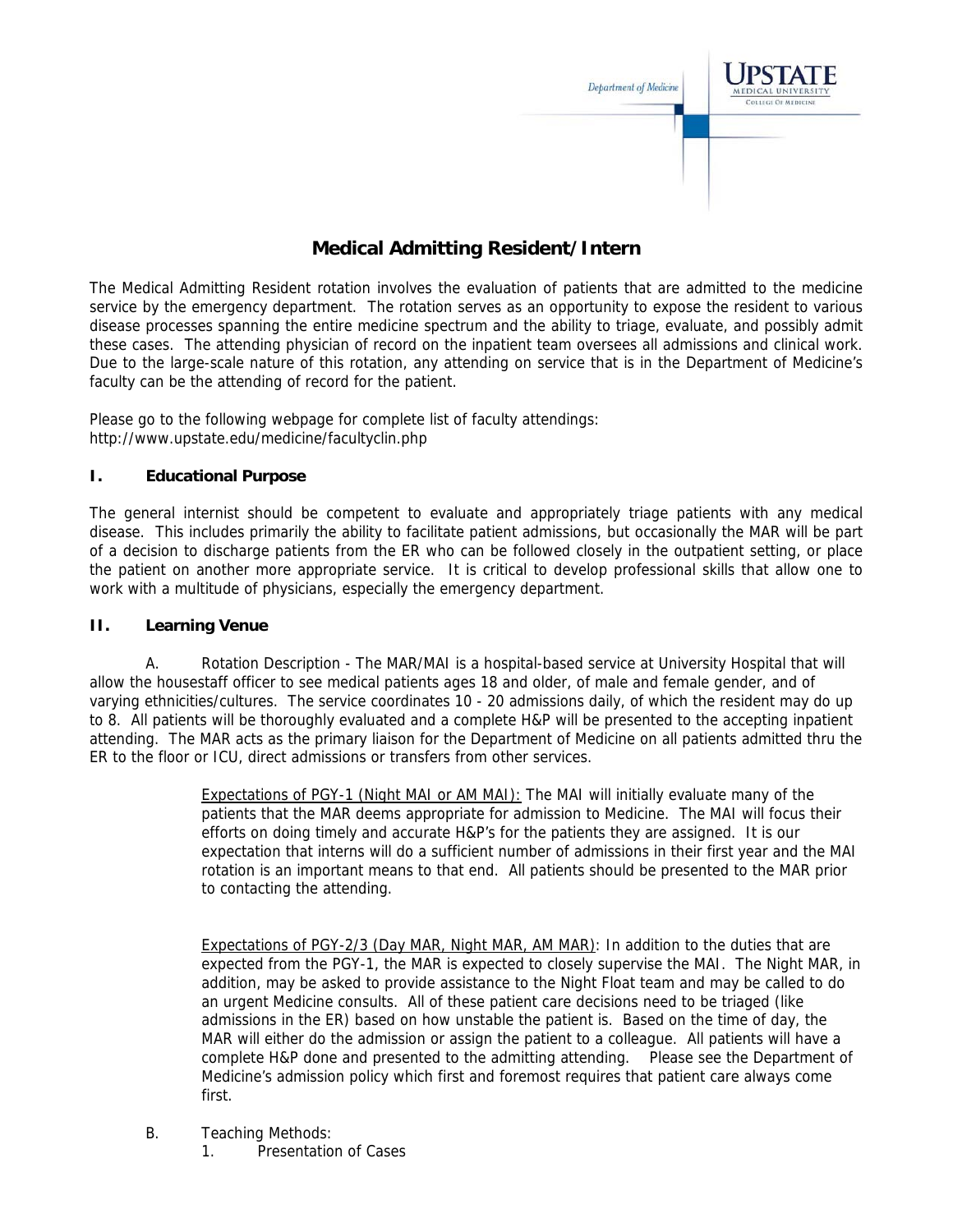Since this is not a floor service, there are no morning rounds. However, each case presentation to the attending will be the premise for the teaching involved in each admission or triage decision. The history/physical, labs/diagnostic tests, diagnosis, orders, and management will be thoroughly discussed with the Attending at admission or triage along with any valid teaching points for the case.

#### 2. Morning Report

The Day MAR will be expected to attend morning report each day that he is not actively doing an admission. Morning report is a daily 1-hour case presentation and question review conducted by the Chief Resident and Teaching attending of the week.

### 3. Noon Conference

As part of the didactic curriculum, the mandatory Noon Conference attendance is expected from the day MAR if he/she does not have urgent patient care to attend to.

- 4. Recommended Reading:
	- Harrison's Principles of Internal Medicine, 16th Edition
	- Up-To-Date Online
	- PIER at www.acponline.org is an excellent peer reviewed resource
	- Stanford Antimicrobial guide

### C. Mix of Diseases and Patient Characteristics

This rotation has the potential to expose the MAR/MAI to all different patient and disease types.

Procedures:

There may be opportunities to perform the following procedures:

 Thoracocentesis **Paracentesis**  Central Line Placement Lumbar Puncture Nasogastric tubes Arterial puncture **Arthrocentesis** 

## **III. Method of Evaluation**

Evaluations are based on the six core competencies. The hospitalist, MAR, MAI, and Night Float intern are expected to complete formal evaluations at the end of each rotation using the web-based E-Value evaluation software. In addition all attendings are encouraged to evaluate the MAR/MAI's based on the quality of their H&P's, patient care, medical knowledge and communication skills.

#### **IV. Rotation Specific Competency Objectives**

- **A. Patient care** generic link to competency document
- **B.** Medical knowledge generic link to competency document
- C. **Professionalism**  Generic link to competency document
- **D. Interpersonal and Communication skills –**Triage services are by nature rotations that test a residents 'people' skills. Most of the time, the patient will be found to be appropriate to admit to medicine. The resident will need to interact with at least 7 different attending physicians across his/her 2-week rotation in the MAR position. Also, the resident will need to be able to work with the residents on each of the inpatient services which include both an intern and resident for a total of 12 housestaff.
- **E.** Practice Based Learning generic link to competency document